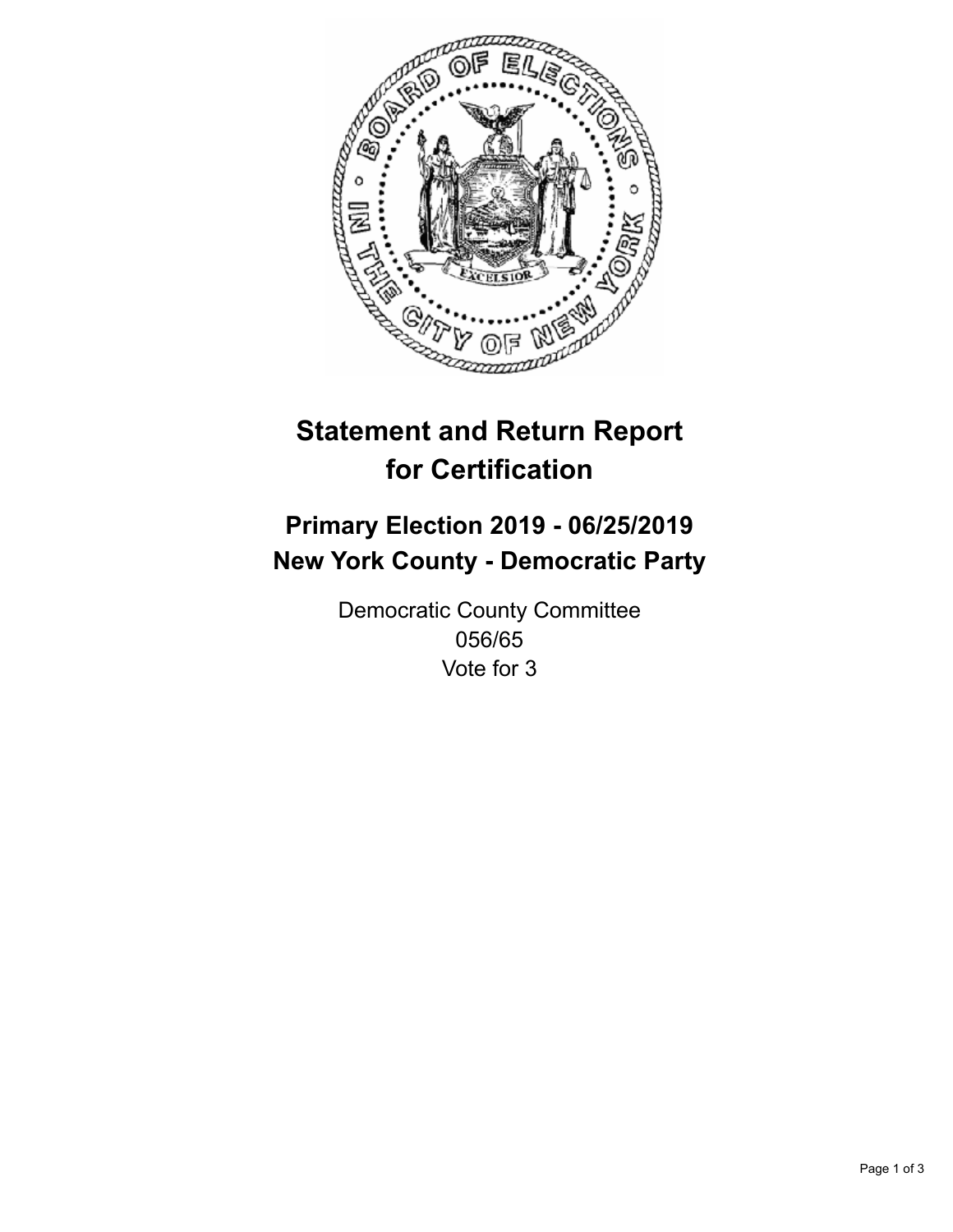

## **Assembly District 65**

| PUBLIC COUNTER                                           | 30 |
|----------------------------------------------------------|----|
| MANUALLY COUNTED EMERGENCY                               | 0  |
| ABSENTEE / MILITARY                                      | 0  |
| <b>AFFIDAVIT</b>                                         | 0  |
| <b>Total Ballots</b>                                     | 30 |
| Less - Inapplicable Federal/Special Presidential Ballots | 0  |
| <b>Total Applicable Ballots</b>                          | 30 |
| EDWARDO JIMENEZ                                          | 13 |
| <b>IRENE RODRIQUEZ</b>                                   | 9  |
| <b>IYETTE ROSADO</b>                                     | 11 |
| <b>STACEY SHUB</b>                                       | 7  |
| YUH-LINE NIOU                                            | 13 |
| <b>Total Votes</b>                                       | 53 |
| Unrecorded                                               | 37 |